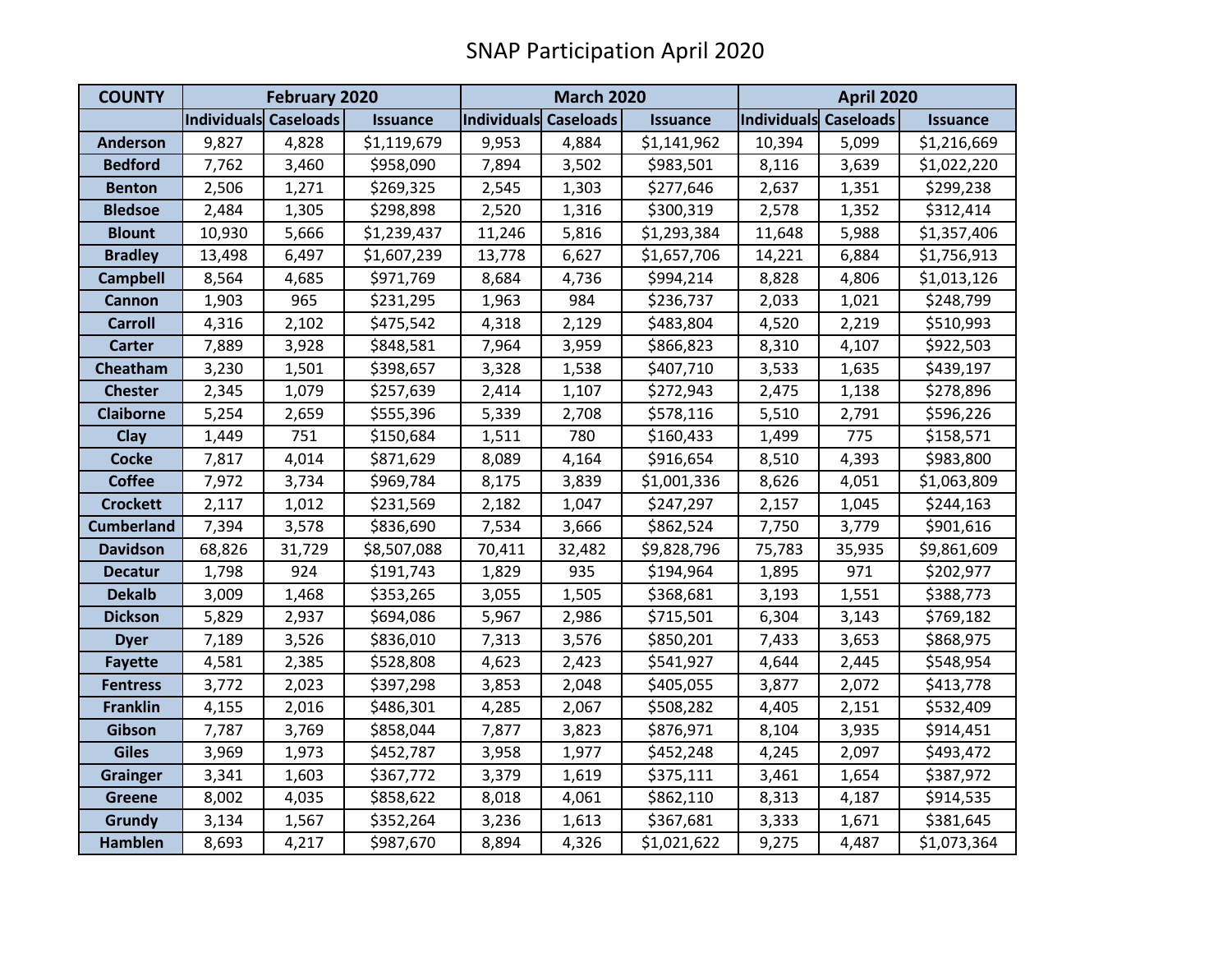|                   | <b>February 2020</b>  |        |                 | <b>March 2020</b>     |        |                 | <b>April 2020</b>     |        |                 |
|-------------------|-----------------------|--------|-----------------|-----------------------|--------|-----------------|-----------------------|--------|-----------------|
| <b>COUNTY</b>     | Individuals Caseloads |        | <b>Issuance</b> | Individuals Caseloads |        | <b>Issuance</b> | Individuals Caseloads |        | <b>Issuance</b> |
| <b>Hamilton</b>   | 41,415                | 20,438 | \$5,088,941     | 42,119                | 20,816 | \$5,224,402     | 44,071                | 22,162 | \$5,724,283     |
| <b>Hancock</b>    | 2,132                 | 1,144  | \$238,140       | 2,163                 | 1,160  | \$240,554       | 2,135                 | 1,148  | \$241,326       |
| <b>Hardeman</b>   | 4,304                 | 2,223  | \$480,291       | 4,389                 | 2,264  | \$496,578       | 4,495                 | 2,358  | \$520,616       |
| <b>Hardin</b>     | 4,447                 | 2,299  | \$480,604       | 4,447                 | 2,304  | \$481,436       | 4,608                 | 2,401  | \$508,763       |
| <b>Hawkins</b>    | 8,829                 | 4,268  | \$971,821       | 8,938                 | 4,299  | \$991,666       | 9,036                 | 4,341  | \$1,008,240     |
| Haywood           | 3,791                 | 1,956  | \$404,998       | 3,801                 | 1,945  | \$411,555       | 3,964                 | 2,081  | \$438,806       |
| Henderson         | 4,424                 | 2,187  | \$484,685       | 4,448                 | 2,216  | \$490,139       | 4,639                 | 2,286  | \$526,601       |
| <b>Henry</b>      | 5,177                 | 2,520  | \$578,837       | 5,261                 | 2,565  | \$602,029       | 5,423                 | 2,635  | \$625,421       |
| <b>Hickman</b>    | 3,467                 | 1,650  | \$395,726       | 3,493                 | 1,669  | \$402,749       | 3,587                 | 1,713  | \$416,576       |
| <b>Houston</b>    | 1,189                 | 569    | \$134,803       | 1,228                 | 577    | \$136,953       | 1,284                 | 596    | \$145,657       |
| <b>Humphreys</b>  | 2,334                 | 1,108  | \$262,623       | 2,387                 | 1,137  | \$274,282       | 2,435                 | 1,173  | \$288,616       |
| <b>Jackson</b>    | 1,911                 | 1,022  | \$214,684       | 1,991                 | 1,047  | \$247,451       | 2,025                 | 1,070  | \$231,150       |
| <b>Jefferson</b>  | 6,202                 | 3,045  | \$673,445       | 6,492                 | 3,158  | \$720,480       | 6,825                 | 3,340  | \$772,066       |
| Johnson           | 2,959                 | 1,576  | \$313,973       | 3,054                 | 1,627  | \$326,956       | 3,079                 | 1,641  | \$334,947       |
| <b>Knox</b>       | 43,750                | 22,047 | \$5,170,567     | 44,708                | 22,645 | \$5,367,576     | 46,171                | 23,534 | \$5,622,800     |
| Lake              | 1,693                 | 958    | \$198,379       | 1,715                 | 971    | \$203,693       | 1,720                 | 968    | \$201,993       |
| Lauderdale        | 5,580                 | 2,868  | \$668,538       | 5,709                 | 2,928  | \$688,996       | 5,774                 | 2,961  | \$696,478       |
| <b>Lawrence</b>   | 5,613                 | 2,741  | \$616,359       | 5,652                 | 2,736  | \$622,238       | 5,964                 | 2,857  | \$662,456       |
| Lewis             | 1,774                 | 891    | \$190,618       | 1,773                 | 896    | \$195,050       | 1,928                 | 948    | \$211,992       |
| Lincoln           | 4,787                 | 2,214  | \$547,503       | 4,854                 | 2,228  | \$561,449       | 5,015                 | 2,319  | \$579,494       |
| Loudon            | 4,070                 | 1,966  | \$464,094       | 4,175                 | 2,014  | \$475,317       | 4,369                 | 2,078  | \$500,407       |
| <b>Macon</b>      | 4,393                 | 2,068  | \$520,166       | 4,423                 | 2,081  | \$532,365       | 4,629                 | 2,169  | \$560,485       |
| <b>Madison</b>    | 15,285                | 7,386  | \$1,799,117     | 15,439                | 7,424  | \$1,843,379     | 16,450                | 8,039  | \$2,006,459     |
| <b>Marion</b>     | 4,460                 | 2,172  | \$538,577       | 4,530                 | 2,207  | \$553,593       | 4,619                 | 2,268  | \$569,874       |
| <b>Marshall</b>   | 3,561                 | 1,642  | \$414,394       | 3,662                 | 1,675  | \$427,525       | 3,917                 | 1,801  | \$471,797       |
| <b>Maury</b>      | 9,005                 | 4,262  | \$1,079,333     | 9,181                 | 4,333  | \$1,107,367     | 9,939                 | 4,753  | \$1,237,061     |
| <b>Meigs</b>      | 2,072                 | 1,044  | \$249,717       | 2,023                 | 1,022  | \$243,451       | 2,179                 | 1,077  | \$262,309       |
| <b>Monroe</b>     | 6,483                 | 3,160  | \$710,784       | 6,721                 | 3,269  | \$748,034       | 6,915                 | 3,350  | \$778,732       |
| <b>Montgomery</b> | 21,846                | 9,506  | \$2,641,794     | 22,472                | 9,796  | \$2,771,582     | 23,363                | 10,273 | \$2,910,879     |
| <b>Moore</b>      | 459                   | 218    | \$52,588        | 435                   | 213    | \$49,909        | 483                   | 227    | \$55,665        |
| <b>Morgan</b>     | 3,189                 | 1,569  | \$350,333       | 3,288                 | 1,597  | \$368,081       | 3,367                 | 1,622  | \$378,560       |
| <b>McMinn</b>     | 7,637                 | 3,696  | \$896,043       | 7,658                 | 3,710  | \$902,088       | 7,920                 | 3,863  | \$942,511       |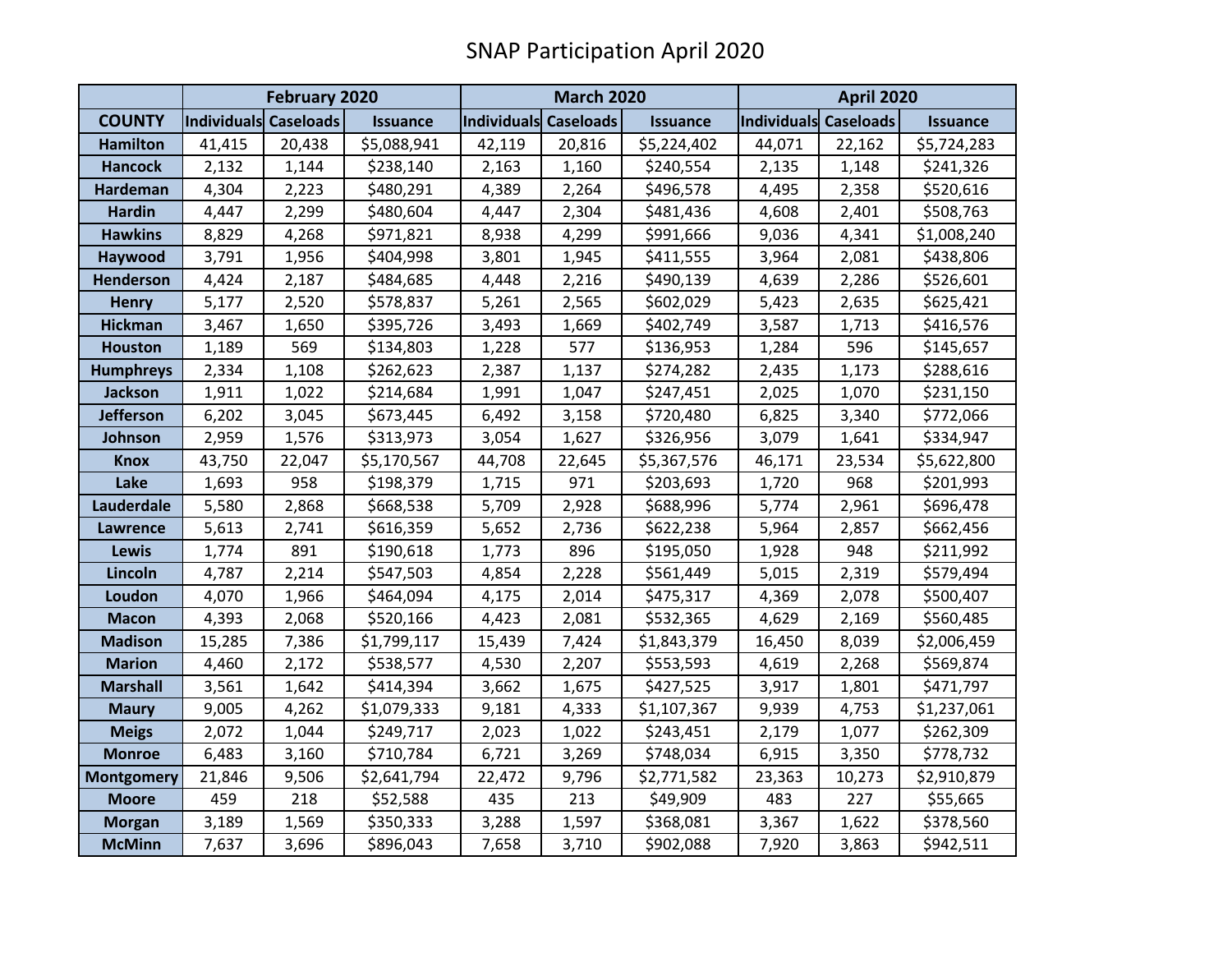| <b>COUNTY</b>     | <b>February 2020</b>  |         |                 | <b>March 2020</b>     |         |                 | <b>April 2020</b>     |         |                 |
|-------------------|-----------------------|---------|-----------------|-----------------------|---------|-----------------|-----------------------|---------|-----------------|
|                   | Individuals Caseloads |         | <b>Issuance</b> | Individuals Caseloads |         | <b>Issuance</b> | Individuals Caseloads |         | <b>Issuance</b> |
| <b>McNairy</b>    | 4,226                 | 2,296   | \$466,640       | 4,254                 | 2,312   | \$471,816       | 4,401                 | 2,365   | \$492,631       |
| <b>Obion</b>      | 4,911                 | 2,410   | \$563,187       | 4,933                 | 2,418   | \$562,384       | 4,953                 | 2,453   | \$578,611       |
| <b>Overton</b>    | 2,876                 | 1,506   | \$308,351       | 3,019                 | 1,558   | \$326,828       | 3,046                 | 1,570   | \$332,846       |
| <b>Perry</b>      | 1,271                 | 605     | \$140,353       | 1,291                 | 606     | \$144,515       | 1,329                 | 631     | \$149,266       |
| <b>Pickett</b>    | 738                   | 385     | \$74,002        | 756                   | 399     | \$75,396        | 795                   | 417     | \$80,304        |
| <b>Polk</b>       | 2,338                 | 1,148   | \$268,339       | 2,345                 | 1,170   | \$270,628       | 2,458                 | 1,229   | \$283,253       |
| Putnam            | 9,467                 | 4,708   | \$1,087,781     | 9,522                 | 4,741   | \$1,151,075     | 9,907                 | 4,949   | \$1,173,202     |
| Rhea              | 5,599                 | 2,706   | \$657,002       | 5,680                 | 2,774   | \$674,914       | 2,821                 | 1,388   | \$339,914       |
| Roane             | 6,659                 | 3,216   | \$764,327       | 6,801                 | 3,271   | \$786,202       | 6,860                 | 3,359   | \$797,061       |
| Robertson         | 6,973                 | 3,202   | \$859,470       | 7,071                 | 3,249   | \$872,191       | 7,556                 | 3,471   | \$952,922       |
| <b>Rutherford</b> | 23,512                | 10,090  | \$2,868,617     | 24,354                | 10,484  | \$3,028,911     | 26,475                | 11,521  | \$3,360,704     |
| <b>Scott</b>      | 5,903                 | 3,005   | \$660,895       | 6,036                 | 3,077   | \$687,138       | 6,079                 | 3,095   | \$696,884       |
| Sequatchie        | 2,708                 | 1,322   | \$315,970       | 2,707                 | 1,341   | \$321,580       | 10,394                | 5,099   | \$1,216,669     |
| <b>Sevier</b>     | 8,499                 | 4,009   | \$920,553       | 8,972                 | 4,186   | \$994,261       | 10,419                | 4,928   | \$1,227,110     |
| <b>Shelby</b>     | 182,841               | 83,872  | \$23,507,690    | 186,329               | 85,558  | \$24,113,346    | 195,089               | 91,839  | \$25,840,212    |
| <b>Smith</b>      | 2,237                 | 1,088   | \$262,751       | 2,311                 | 1,137   | \$277,430       | 2,412                 | 1,171   | \$289,664       |
| <b>Stewart</b>    | 1,567                 | 716     | \$168,063       | 1,620                 | 733     | \$175,429       | 1,662                 | 746     | \$185,272       |
| <b>Sullivan</b>   | 19,950                | 9,945   | \$2,251,294     | 20,352                | 10,140  | \$2,312,553     | 20,829                | 10,405  | \$2,395,903     |
| <b>Sumner</b>     | 13,686                | 6,151   | \$1,652,385     | 13,954                | 6,317   | \$1,719,726     | 15,100                | 6,877   | \$1,901,901     |
| <b>Tipton</b>     | 8,113                 | 3,829   | \$980,214       | 8,243                 | 3,903   | \$993,051       | 8,532                 | 4,046   | \$1,038,419     |
| <b>Trousdale</b>  | 1,190                 | 588     | \$145,189       | 1,170                 | 576     | \$139,230       | 1,213                 | 590     | \$145,498       |
| <b>Unicoi</b>     | 2,471                 | 1,294   | \$259,137       | 2,514                 | 1,310   | \$266,972       | 2,497                 | 1,310   | \$269,973       |
| <b>Union</b>      | 3,454                 | 1,596   | \$371,608       | 3,493                 | 1,605   | \$382,633       | 3,555                 | 1,643   | \$387,420       |
| <b>Van Buren</b>  | 897                   | 434     | \$94,070        | 941                   | 454     | \$100,392       | 932                   | 445     | \$100,347       |
| Warren            | 6,826                 | 3,250   | \$799,614       | 6,917                 | 3,312   | \$820,046       | 7,156                 | 3,453   | \$853,183       |
| Washington        | 13,268                | 6,906   | \$1,518,293     | 13,557                | 7,033   | \$1,574,798     | 13,710                | 7,140   | \$1,636,448     |
| <b>Wayne</b>      | 2,005                 | 1,045   | \$213,667       | 2,002                 | 1,046   | \$216,583       | 1,979                 | 1,044   | \$211,026       |
| <b>Weakley</b>    | 4,499                 | 2,273   | \$493,059       | 4,591                 | 2,318   | \$516,873       | 4,563                 | 2,325   | \$518,162       |
| <b>White</b>      | 3,956                 | 1,926   | \$435,260       | 4,032                 | 1,968   | \$459,134       | 4,247                 | 2,053   | \$491,375       |
| <b>Williamson</b> | 3,531                 | 1,634   | \$410,487       | 3,707                 | 1,710   | \$443,212       | 4,017                 | 1,844   | \$496,517       |
| <b>Wilson</b>     | 8,659                 | 4,156   | \$1,082,152     | 8,927                 | 4,317   | \$1,238,071     | 9,646                 | 4,612   | \$1,251,860     |
| <b>Total</b>      | 844,410               | 404,931 | \$100,596,556   | 861,165               | 413,098 | \$104,878,500   | 904,570               | 438,095 | \$111,206,232   |